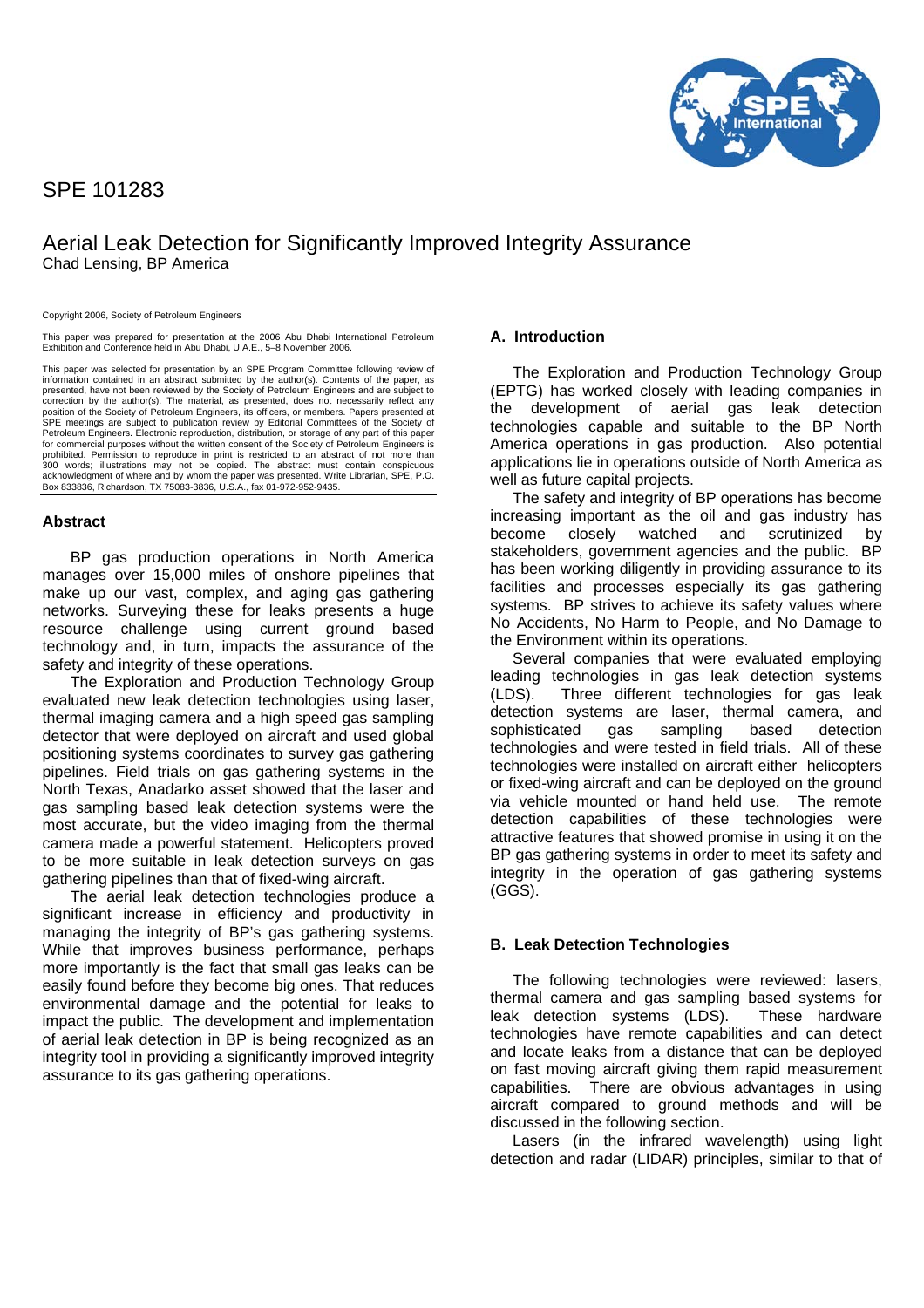RADAR, is an active sensing leak detection type. Figure 1 shows a schematic showing the basic principle of an active versus passive sensor measurement. The laser is emitted and as it passes through a gas plume, the laser energy is absorbed by the gas molecules and then the laser beam is reflected back to the detector with less energy. The difference in the energy is then measured and analyzed. Active sensing types of LDS detect the methane and ethane components of the gas. These can often measure gas concentrations as small as 1-10 ppm levels depending on the path length or distance from the gas plume.



**Figure 1** Active versus passive sensing types. [Ref. 1]

Special thermal imaging cameras can image hydrocarbon leaks based on their thermal properties to gas to that of thermal properties of the background environment. Thermal imaging cameras are passive sensing type that uses the background energy to be measured and displayed as an image, see Figure 1. The sensitivity is dependent on the differences between the environment conditions to that of the gas thermal properties. With little or small differences in thermal properties between the environment and gas plume will make it difficult to image gas leaks. However, these thermal imaging camera provide a powerful image of leaks not normally seen by visual inspection or by laser and gas sampling based LDS. Figure 2 shows a video snapshot of a thermal image of a staged gas leak off a wellhead flying overhead with a helicopter.



**Figure 2** Gas plume off wellhead detected by thermal imaging camera.

Gas sampling is an in-situ method where the LDS must physically pass through a gas plume. A small sample of the leaked gas must be collected and transported to the detector, usually via flexible tube, for measurement. These detectors can be flame ionization detectors, mass spectroscopy or optical spectroscopy. As in the case for all LDS described in this paper, depending on the gas plume size, the gas release conditions are important to know on how it can effect the gas plume characteristics and its dispersion. Certain conditions, i.e. with high wind speeds, make a small gas plume difficult to detect.

#### **C. Aerial Survey**

Gas gathering system pipelines in North Texas have complex configurations with several wells that tie into the main gathering line to the central gas plant. These tieins or lateral lines can vary in length, as much as few miles, small diameters and lateral lines that are oriented in various directions. Figure 3 shows an example of the GGS pipeline configuration encountered in N. Texas.

These buried pipelines lie under various terrains from sandy and rocky terrain to crop fields and public land. Conventional methods by walking or driving the line can burden the resources and time available to survey the GGS pipelines. It is too often that leaks are reported by third parties and leaks have become large that require immediate response and often put unacceptable risk to people, operations and the environment.



**Figure 3** Layout of gas gathering system pipelines (dark blue lines). Aircraft travel path (light blue lines) and leak indications (in red)

Aerial platforms such as helicopters and fixed-wing aircraft have an obvious advantage over ground leak detection methods. With advances in LDS these technologies can be mounted on aircraft with rapid measurement capabilities. This combination allows for leak detection surveys to be conducted at heights from 50 to 200 feet above the ground at speeds from 50 to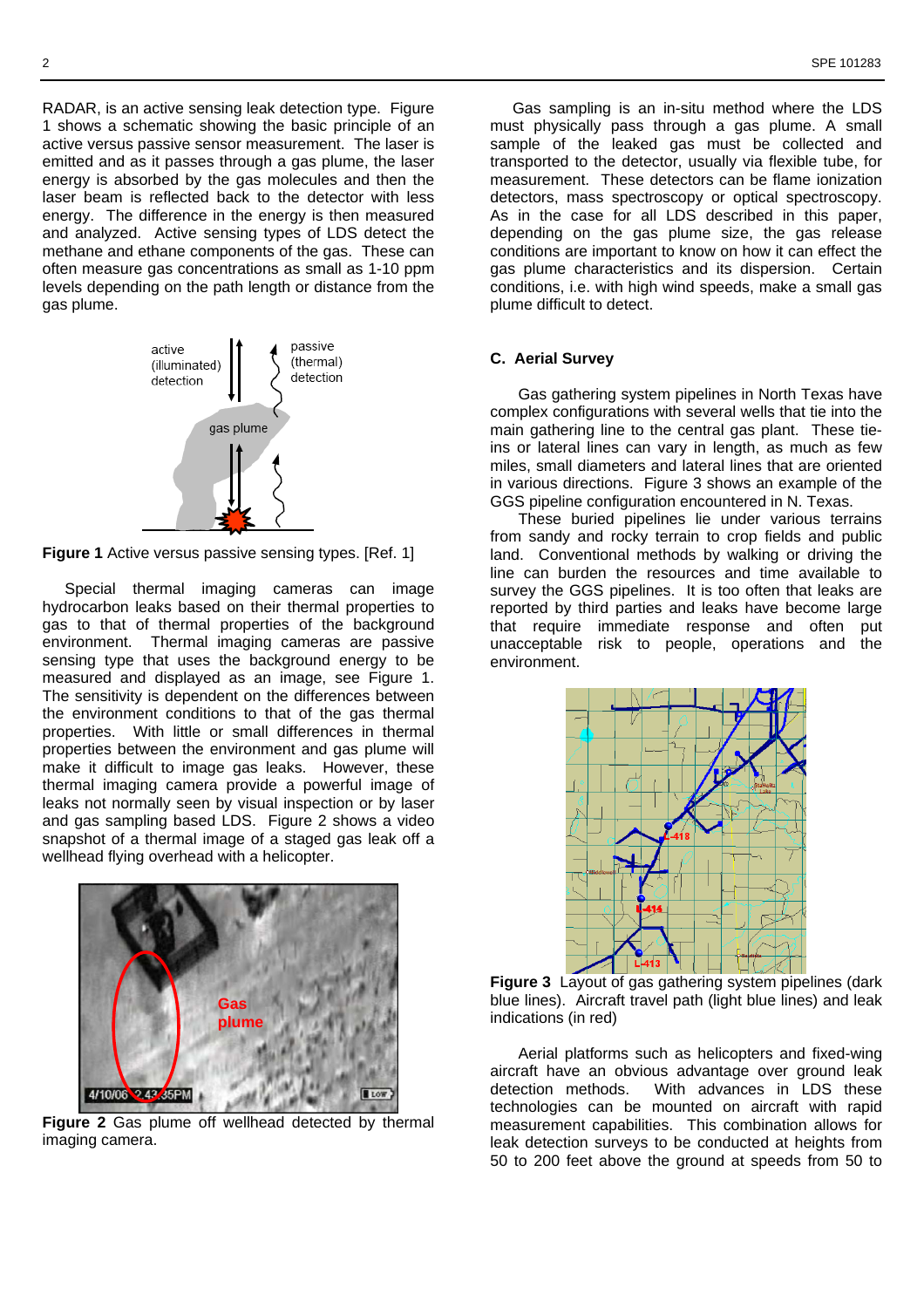200 mph or more. Helicopters have a certain advantage in surveying GGS pipelines as they are capable of maneuring the complex configuration of GGS pipelines including the lateral lines than that of a fixed-wing aircraft. Fixed-wing aircraft may have advantages in flying long linear pipelines such as that of transmission pipelines.

Another immediate advantage of aerial leak detection survey is the detection of leaks in areas that are difficult to access for ground based methods. Some of these areas that were encountered are farm/crop lands, rough rocky terrain, and areas with no access roads.

#### **D. Field Trial**

The participating companies and their LDS technologies were field trialed at a BP Anadarko asset in the North Texas panhandle. The gas gathering system (GGS) in the Anadarko asset provided a challenging environment in conducting a leak detection survey of its GGS pipelines. Approximately a total of 200 miles of the pipelines were tested from the months between late summer of 2005 to late spring in 2006 in which wind gusts up to 30-40 mph can be encountered on any given day. Typically wind speeds less than 20-25 mph a leak detection survey could be conducted.

Several test areas were identified and global positioning system (GPS) coordinates of the pipeline were used to ensure that aircraft maintained its course over BP's pipelines and the LDS were aimed for accurate detection. These test areas have pipelines sections that are up to 50 years old. These GGS pipelines operate at low pressures, typically around 20 psi. Specific areas of known leaks as well as staged leaks were available to evaluate the LDS. A calibration leak site was used prior to surveying test areas to ensure proper working order of the LDS and conditions were suitable for a leak detection survey.

Once the survey has been conducted, detection indications and locations were tagged via various GPS software maps provided by the companies. Ground verification using the conventional flame ionization detector (FID) and a hand held laser detector were used. A leak indicated by the aerial leak detection survey was marked as a leak if proven from ground verification. Once a leak was determined and located the source of the leak was then identified. Various leak sources encountered in the field trial are shown in Table 1.

A job safety analysis was conducted and hazards associated with flying were identified. These hazards include radio towers, power lines, other aircraft, and stacks from nearby gas plants and facilities.

#### **E. How to Conduct an Aerial Leak Detection Survey**

The basic process circle is shown in Figure 4 outlining the steps required to conduct an aerial leak detection survey.



**Figure 4** Basic process circle for conducting an aerial leak detection survey.

The following is a summary of recommendations for each step of the process circle.

- 1. PLAN Identify pipeline routes and provide GPS coordinates with maps, and other information that may assist in tracking the pipeline. Wind and weather conditions which may affect both aircraft operations and direction and dispersion of gas plume. Consider a calibration or test leak site with a sensible leak rate. Review communications, safety, hazard identification, and emergency response plans in response to a large leak found.
- 2. SURVEY- Prior to survey, test the operation of equipment on a calibration or test leak if available. Detection of leaks and observations must be recorded with tagged GPS coordinates and other means of documentation. Immediate communication should be made when large leaks are detected and response carried out per company's plan.
- 3. REPORT A report with leaks and their GPS coordinates should be reported within a reasonable time after survey is completed. An official report should follow that provides details of the leak and its location. (i.e. description of site, visual observations, photographs, GPS coordinates, relative size of leak, etc.)
- 4. VERIFY & REPAIR Use ground gas detection equipment such as FID (downwind direction) or active sensing laser based detector (upwind direction) to verify leak and pinpoint location of leak. Repairs should be made according to the company's specification.
- 5. ANALYZE Data should be analyzed and documented to track pipeline leak history and for planning the next aerial leak detection survey.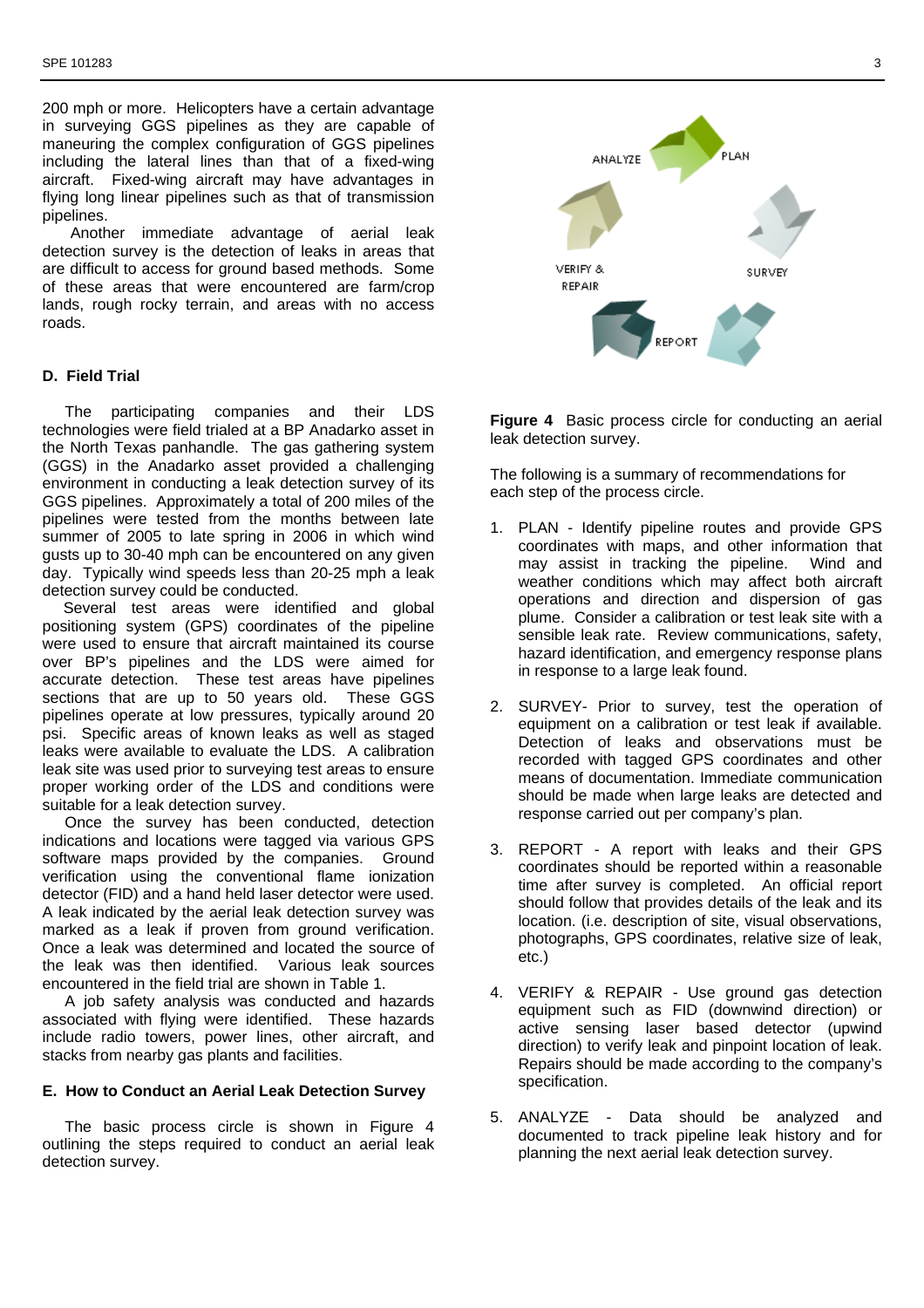#### **F. Results & Discussion**

The overall performance of the leak detection survey was considered a success. A first time application on GGS in using LDS deployed by aircraft and furthering its development in understanding its capabilities was achieved.

Five main criteria were used in evaluating LDS technology on aircraft and their combined performance for a gas gathering system operation.

Sensitivity or the ability to find the smallest leak size relied on the leak detection technology and the type of aircraft it was mounted on. Many factors influence into a gas plume size such as weather, soil, pipeline operating conditions, wind, etc. This paper does not go into these details but only considers when the conditions are right for a leak to occur.

From the calibration site and gas plume model calculations show that leak rates of 350 to 400 scfh could be detected under N. Texas conditions. Figure 5 shows an actual pipeline leak that had a 0.16 inch diameter hole. This was observed as a typical summer day in N. Texas. This appeared to be the limitation for a thermal imaging camera deployed on aircraft. Whereas, laser and gas sampling based LDS were much more sensitivive and is estimated to detect leak rates around 200 scfh.

The probability of detection for these leak rates is less unknown and would require further testing. However from the results of the field trial, detecting small leaks was not the problem but discerning them from other intereference sources and wind gusts that disperse the gas plume quickly can interfere with the detection, so the probability of detection may be slightly higher than expected.



**Figure 5** A pipeline leak shown with thermal imaging camera. From top left, externally corroded pipe, thermal image of a gas plume, negative image of the gas plume, and digital image of the same area.

False calls of a LDS are based on its accuracy or its ability to eliminate or reduce the number of alarms which indicate a leak but are not. Some of these LD systems regardless if they are active or passive sensing, must know more importantly where the source of gas is coming from. Other potential gas leaks for nearby operators or natural sources of methane gas, for example, can interfere with the detection of gas leaks from the GGS pipelines. The different types of leaks encountered in the field trial can be found in Table 1.

| <b>Leak Types</b> | <b>Source</b>                |
|-------------------|------------------------------|
| Staged            | Valves releases              |
| (known)           | Pipeline releases            |
| Unstaged          | <b>Production Wells</b>      |
| (unknown)         | Compressors                  |
|                   | Pipelines                    |
|                   | Inteference - gas plants     |
|                   | Inteference - other          |
|                   | operators                    |
|                   | Other $-$ i.e. valves, tanks |

**Table 1** Different types of leaks and their sources.

In the field trial, false calls ranged from 11 to 20% depending on the LDS technology. There was a clear distinction between the performance of helicopter compared to that of a fixed-wing aircraft and less on the LDS technology. The maneurability, slower flight speeds and lower flight altitudes by helicopters can be attributed to the lower false calls. In some cases these LDS can be too sensitive and conditions at the location of the leak can change making it difficult for ground verification and measurem. This was such a case in which a small leak was found one month later.

Real time reporting was just as important in analysis and assessment of the data collected over the survey. This information also allows some level of qualtitave catergorization of leak sizes as well as more importantly reporting significant sized leaks so that immediate response is taken for locating, shut down and repair of the pipeline. Figure 6 shows an example of real time reporting.



**Figure 6** Typical reporting format consisting (starting top left), GPS map of pipeline and leak indications, digital image of area, leak data with GPS coordinates and pertinent data, and methane gas measurement.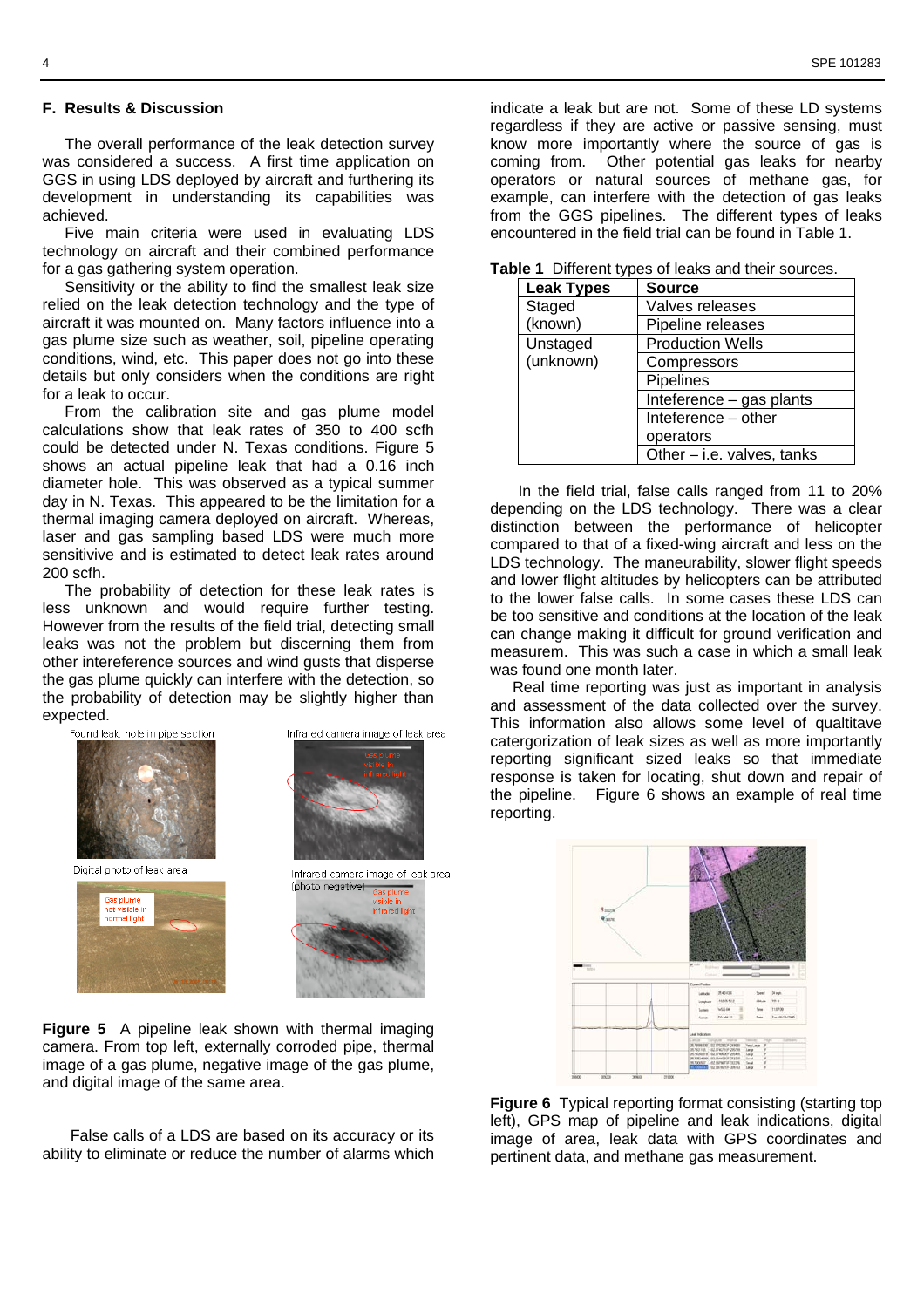Real time reporting of leak detection and their location is of primary importance to address repairs of leaks in a timely manner. The contractor should supply you with a quick summary of leaks found with tagged GPS coordinates recorded on a map. The path of aircraft should be shown on map and/or documented by video to help ground verification and sort out indications that might be on other operators pipelines. GPS coordinates units should be in X-Y, latitude and longitude decimal degrees, or degrees-minute-seconds to reduce the need for location conversions. Additional services, such as survey mapping, real time video and digital photographs can be provided by some of the companies.

Operational safety was another criterion for GGS operations. Since aerial leak detection is relatively new to BP and the risks in using low flying aircraft in its operations still needed better understanding. The field trial allowed us to consider the risk and impact of low flying aircraft in conducting LD surveys on the GGS. Especially the site of this field was characterized by few flying hazards and the majority of the GGS was located in remote rural areas. Furthermore the benefits of using aerial leak detection outweighed the potential consequences of a major leak to occur.

One of the main disadvantages of using gas sampling leak detection system than laser or thermal camera is that the aircraft must fly low enough for the sampling tof the gas plume. As seen in Figure 7, an elevation of 50 feet is required for helicopter flight thus limiting detection of gas plume sizes to 10 MCFD (red line) for the conditions described in figure. The operational safety must be considered for gas sampling leak detection and may be limited to rural, remote areas for detection of small gas plumes.



**Figure 7** Methane gas plume model for various plume sizes in aerial leak detection (for 5 m/s wind speed).

The last criterion is the cost of leak detection survey. The main cost is attributed to the cost to operate a specific type of aircraft and the amount of flight time required to perform the leak detection survey. The cost to operate a helicopter or fixed-wing aircraft per hour of flight time can be readily found. For GGS this translates from about US\$50 to US\$100 per mile or more. The lowest cost in this range can be attributed to using a small piston based engine helicopter with a simple GGS pipeline configuration which approximately US\$600-850 per hour of flight time. Additional costs can be incurred for additional services for pipeline inspection. Also a cost benefit analysis could be performed base on savings due to loss production.

#### **G. Integrity of GGS Pipelines**

Integrity management of GGS pipelines is part of an overall program and the requirements include that the materials, equipment and structures are fit for purpose, avoid loss of containment and maintain structural integrity throughout the lifecycle of the facility. Within this program it should establish safe operating limits for equipment and confirms operation within these limits. The program applies to all engineered equipment from well casing and tubing, through surface and sub-sea flow-lines, production and injection facilities, export systems, structures and lifting equipment.

Efforts in an effective maintenance and risk based inspection to assess the integrity of a GGS, for example its pipelines, will always be a challenge especially when limitations on the available resources, costs and technologies provided to carry out these activities are present. Despite these efforts, leaks can occur and rapid detection of leaks and its known location become increasing more important in assuring the integrity of the pipelines.

Once a leak has occurred leak detection systems can be the first line of defense in which they act as an early detection for escalation controls, i.e. to detect leaks when they are small, so that an assessment and response can be made in a timely manner before a more severe consequence, due to large leak, would occur.

Aerial leak detection can be used as a tool to manage the integrity of GGS pipelines and can compliment other inspection and monitoring tools. In BP's six months of experience in performing aerial leak detection surveys on its GGS pipelines the information gathered on leaks have shown certain pipeline sections more prone to leaks. Leaks were found on same sections of pipeline, in some cases, nearly at the same locations but detected six months apart. These areas have been targeted more effectively by placing the right resources and efforts of the maintenance and inspection plans as well as considering replacement with a new pipeline. The appropriate use of aerial leak detection in a leak detection plan and input of data back into the maintenance and inspection programs can enhance the integrity of GGS.

With ongoing aerial leak detection, we expect to show that the integrity of the pipelines can be improved and that resources and costs will be used effectively and